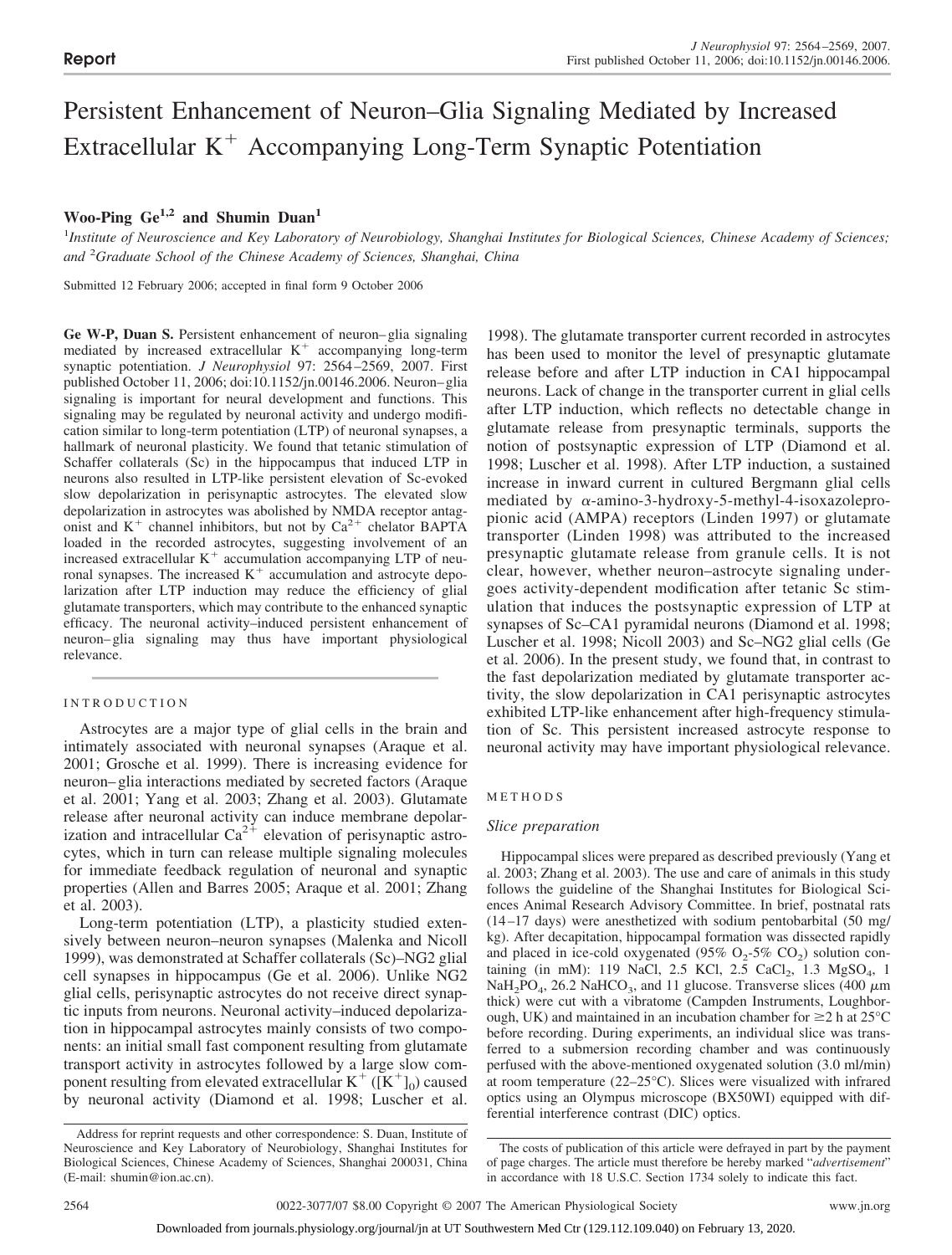### *Electrophysiology*

Whole cell patch-clamp recordings were made from astrocytes in *s. radiatum* in the presence of  $\gamma$ -aminobutyric acid type A (GABA<sub>A</sub>) antagonist picrotoxin (100  $\mu$ M). Recording pipettes were routinely filled with a solution containing (in mM): 125 K-gluconate, 15 KCl, 10 HEPES, 8 NaCl, 3 Na<sub>2</sub>ATP, 0.3 Na-GTP, 10 Na<sub>2</sub>-phosphocreatine, and 0.2 EGTA (290–300 mOSM, pH 7.3 adjusted with KOH). For experiments to inhibit potassium channels, the pipette solution contained (in mM): 125 Cs-gluconate, 5 CsCl, 10 HEPES, 8 NaCl, 3 Na<sub>2</sub>ATP, 0.3 Na-GTP, 0.2 EGTA, 10 Na<sub>2</sub>-phosphocreatine, 10 tetraethylammonium (TEA)-Cl, and  $2$  BaCl<sub>2</sub> (290–300 mOsm, pH  $7.3$ adjusted with CsOH). In addition, 1 mM CsCl (to inhibit potassium channel more efficiently) and 0.3  $\mu$ M 6,7-dinitroquinoxaline-2,3dione (DNQX; to suppress potential epileptic activity induced by  $K^+$ channel inhibition) were added to the bath for  $K^+$  channel inhibition experiments. Membrane potential of the astrocyte was held at  $-80$ mV. Constant current pulses  $(10-40 \mu A, 100 \mu S, 0.05 \text{ or } 0.033 \text{ Hz})$ were applied through concentric bipolar electrodes (MCE-100, RMI) placed at Sc of *s. radiatum* in the CA1 region to induce glial responses or field excitatory postsynaptic potential (fEPSP). Field EPSPs were recorded from the dendrites of CA1 pyramidal cells using a glass electrode filled with 3 M NaCl (2–3 M $\Omega$ ) or normal artificial cerebrospinal fluid (ACSF,  $10-20$  M $\Omega$ ). The diameter of the glass electrode tip for field potential recordings was  $\leq 1$   $\mu$ m. The stimulus intensity was set to generate a fEPSP with amplitude roughly 30–40% of the maximum response. The same extracellular electrode was also used to apply tetanic stimulations to induce LTP or persistent enhancement of glial responses. Tetanic stimulation consists of  $100 - \mu s$ pulses applied at 100 Hz for 1 s, with the same intensity as the test stimulus for evoking fEPSPs. The amplitude of slow inward currents or depolarization in astrocytes induced by Sc stimulation was obtained by calculating the mean amplitude duirng a 50-ms time window starting at 500 ms after the stimulus artifact. Membrane resistance was monitored by measuring the amplitude of the hyperpolarization induced by current injections  $(-100 \text{ pA}, 100 \text{ ms})$  through the recording pipette at an interval of 20 s. Spontaneous EPSCs (sEPSCs) in neurons were recorded under a gap-free mode.

Data were accepted for analysis only when astrocyte responses and the input resistance did not vary  $>15\%$  of the average values during the control period. Signals filtered at 5 kHz using the amplifier circuitry were sampled at 10 kHz and analyzed with Clampex 8.2 (Axon Instruments). Spontaneous EPSCs were analyzed using Minianalysis program (Synaptosoft). Data are presented as means  $\pm$  SE and statistical differences were determined by Student's *t*-test. Reagents were obtained from Sigma–Aldrich (St. Louis, MO) except where noted.

### *Immunostaining*

Glial cells were filled with  $0.1\%$  biocytin ( $\varepsilon$ -*N*-biotinyl-L-lysine) or 0.2% Lucifer yellow dissolved in the recording pipette solution. Only one cell was injected with biocytin in each slice. Slices were fixed with 4% paraformaldehyde at room temperature for 3 h before treatment with 0.2% Triton X-100 for 30 min and blocking solution containing 10% bovine serum albumin for 1 h. Slices were then stained with anti–glial fibrillary acidic protein (GFAP) antibody (1:1,000, polyclonal, Chemicon, Temecula, CA) for 48 h at 4°C. Biocytin was visualized with FITC-conjugated streptavidin or Texas-Red streptavidin (1:1,000, Vector Laboratories) after washing to remove excess primary antibodies. The slice was imaged with an Olympus confocal microscope (Fluoview 500 IX71) using a  $\times$  60, 1.2 NA water-immersion objective.

# RESULTS

Whole cell recordings were made from astrocytes in *s. radiatum* of the CA1 region (Fig. 1*A*). Astrocytes were iden-



FIG. 1. Characterizing astrocyte and its response to Schaffer collateral (Sc) stimulation in the CA1 region of hippocampus. *A*: example micrograph showing differential interference contrast (DIC) image of a neuron (white arrowhead), a putative astrocyte (black arrow), and another astrocyte (white arrow) that was patch clamped with a biocytin-containing pipette. Neuron located in *s. radiatum* has a larger soma with long and large dendrites, whereas the astrocyte is characterized by a much smaller soma with fine processes. *B*: example micrograph showing that the cell (white arrow) exhibiting electrophysiological properties of an astrocyte was loaded with biocytin (white) through recording pipette and confirmed by its extensive gap-junction coupling with surrounding astrocytes. Images in *A* and *B* are from different experiments. Scale bar:  $10 \mu m$ . Superimposed membrane potential changes were recorded in neuron  $(C)$  and astrocyte  $(D)$  in responses to a series of current injections (200-ms duration with an 15-s interval) from holding potential of  $-70$  and -80 mV, respectively. Note the robust action potentials evoked in neuron. *E*: superimposed membrane current recordings from a typical astrocyte in response to a series of clamping voltages  $(200 \text{ ms}, 20 \text{ mV})$  steps from  $-120$  to  $+20$  mV, from a holding potential of  $-80$  mV). *F*, *top*: example of Sc stimulation-induced inward currents in a typical astrocyte and their inhibition by glutamate receptor antagonist Kyn (indicated by arrows). Inward currents recorded during the period defined between the 2 vertical broken lines are shown at an expended timescale in the *bottom panel*. Note the unmasked fast inward current (indicated by the asterisk) in the presence of Kyn. *G*: similar recordings as shown in  $F$ , but in the presence of  $K^+$  channel inhibitors (see METHODS). Note significant inhibition of the slow inward current even in the absence of Kyn (compare *G* with *F*), indicating overlapping effects of  $K^+$ channel inhibitor and Kyn on this current. A small inhibitory effect of Kyn on the fast inward current is possibly explained by its effect on the residual slow inward current that is superimposed with the fast component. *H*: fast inward current in astrocytes was largely blocked (85.4  $\pm$  2.2%, *n* = 7) by 100  $\mu$ M TBOA (DL-threo- $\beta$ -benzyloxyaspartate), a specific blocker of glutamate transporters.

tified by their low input resistance (11.2  $\pm$  0.4 M $\Omega$ , *n* = 154), the absence of action potential recorded under current clamping (Fig. 1*D*), and the linear current–voltage relationship without apparent transient A-type  $K^+$  current and  $Na^+$  current recorded under voltage clamping (Fig. 1*E*). Postrecording immunostaining for astrocyte-specific marker GFAP showed pos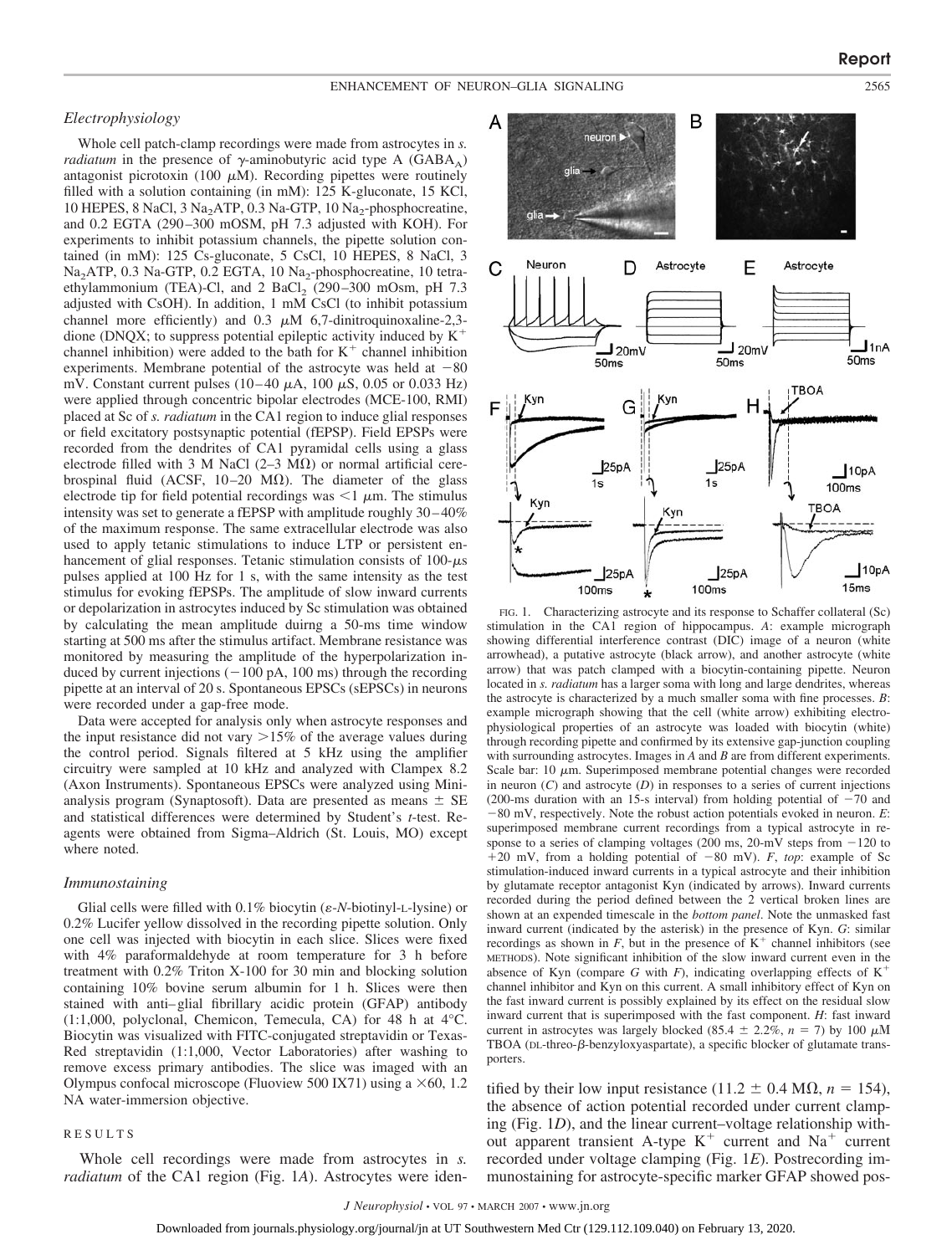itive staining in all (15/15) cells that exhibited the above properties. Furthermore, biocytin or Lucifer yellow loaded into the recorded astrocyte was found to spread to many surrounding cells (Fig. 1*B*), consistent with the existence of extensive coupling among astrocytes through gap junctions.

Stimulation of Sc evoked inward current in astrocytes (Fig. 1*F*). As reported previously (Bergles and Jahr 1997; Diamond et al. 1998; Luscher et al. 1998), two distinct components of the inward current could be discerned: The slow inward current (Fig. 1*F*, arrowhead) lasted for  $> 10$  s and was largely abolished when  $K<sup>+</sup>$  channels were inhibited by loading the astrocyte with a solution containing TEA,  $Ba^{2+}$ , and  $Cs^{+}$  through the recording pipette, together with  $Cs<sup>+</sup>$  (1 mM) added to the extracellular medium. A low concentration of DNQX (0.3  $\mu$ M), an antagonist of non–*N*-methyl-D-aspartate receptors (NMDARs), was also added to the extracellular solution to prevent possible epileptic activity induced by extracellular  $Cs<sup>+</sup>$ (D'Ambrosio et al. 1998; Zhou and Kimelberg 2000). We found that such a low concentration of extracellular  $Cs<sup>+</sup>$  and DNQX, although evoking a small depolarization in neuron  $(29.4 \pm 6.4 \text{ pA}, n = 6)$ , did not induce a significant change in either frequency of sEPSC or firing pattern of CA1 pyramidal neurons (Supplemental Fig. 1).<sup>1</sup> The fast inward current (duration, 90.1  $\pm$  11.3 ms,  $n = 8$ ) unmasked in the presence of K<sup>+</sup> channel inhibitors (Fig. 1*G*) was produced by activity of glutamate transporters in the recorded astrocyte (Bergles and Jahr 1997; Diamond et al. 1998; Luscher et al. 1998), as confirmed by application of glutamate transporter inhibitor  $DL$ -threo- $\beta$ -benzyloxyaspartate (TBOA, 100  $\mu$ M) that caused  $>80\%$  (85.4  $\pm$  2.2%, *n* = 7) inhibition of the fast inward current (Fig. 1*H*). The slow inward current was also significantly inhibited by kynurenic acid (Kyn, 1 mM) (66.3  $\pm$  4.7%, at 500 ms,  $n = 6$ ; Fig. 1, *F* and *G*), a broad-spectrum blocker of ionotropic glutamate receptors, suggesting that this slow inward current was caused by  $[K^+]_0$  accumulation associated with glutamate receptor activation (Bergles and Jahr 1997; Diamond et al. 1998; Luscher et al. 1998). We noted that glutamate transport current revealed by treatment with  $K^+$ channel inhibitors with or without Kyn  $(54.4 \pm 7.4 \text{ pA}, n =$ 10) was significant larger than that revealed by treatment with Kyn alone (20.3  $\pm$  2.0 pA,  $n = 4$ ) (compare Fig. 1*F* with 1*G*). This increased transport current may be caused not by increased presynaptic glutamate release, but by the decreased current shunting resulting from increased membrane resistance arising from  $K^+$  channel blockage because such treatment did not induce significant changes in either the frequency or the amplitude of sEPSC (Supplemental Fig. 1, *C* and *D*).

Field potentials were recorded in the CA1 area to monitor neuronal LTP, together with whole cell patch-clamp recording of nearby astrocytes in current-clamp mode (Fig. 2*A*), in the presence of the  $GABA_A$  antagonist picrotoxin. We found that tetanic stimulation (100 Hz, 1 s) of Sc consistently induced LTP of Sc–CA1 pyramidal cell synapses (Fig. 2, *B* and *C*). The amplitude of the fiber volley, which reflects the presynaptic firing (Sims and Hartell 2005), was not changed significantly after LTP induction (98.4  $\pm$  1.9%, *n* = 14, Supplemental Fig. 2), consistent with the postsynaptic expression of LTP in this brain region. Interestingly, a sustained increase in the amplitude of the slow depolarization in astrocytes was observed soon



FIG. 2. Tetanic Sc stimulation induced persistent enhancement of astrocyte responses. *A*: schematic diagram showing electrode positions in *s. radiatum* for Sc stimulations (Stim), whole cell patch-clamp recording from astrocytes (R1), and field potential recordings (R2). *B* and *C*: example and averaged data (*n* 10) showing that Sc tetanic stimulation induced long-term potentiation (LTP) of the amplitude of field excitatory postsynaptic potential (fEPSP). Similar enhancement of slow depolarization in astrocytes by Sc tetanic stimulation is shown in *D* (example) and *E* (averaged data,  $n = 9$ ). Amplitude of astrocyte slow depolarizations was measured at 500 ms after test Sc stimulation to avoid the contamination of fast depolarization mediated by glutamate transporter activity. Each data point was normalized by the mean amplitude observed during the control period ( $t = 0-15$  min) in each recording. Arrows indicate the time when tetanic Sc stimulation was applied. *B* and *D*, *insets*: sample traces before and after tetanic stimulation, respectively.

after the tetanic stimulation (Figs. 2, *D* and *E* and 3*F*). Consistent with previous studies (Bliss and Collingridge 1993), induction of LTP in CA1 neurons was abolished by NMDAR antagonist D,L-2-amino-5-phosphonovaleric acid (APV,  $100 \mu M$ ; Fig. 3, *D* and *F*). Furthermore, the enhancement of slow depolarization in astrocytes was also abolished by APV (Fig. 3, *A* and *F*).

Intracellular  $Ca^{2+}$  elevation is critical for LTP induction at neuronal synapses (Bliss and Collingridge 1993; Malenka and Nicoll 1999). However, abolishing intracellular  $Ca^{2+}$  elevation in astrocytes by loading fast  $Ca^{2+}$  chelator BAPTA (10 mM) through the recording pipette had no effect on the enhancement of slow depolarization in astrocytes (Fig. 3, *B* and *F*). In some cells, even with higher loads of BAPTA (40 mM), the persistent enhancement of slow depolarization still existed (161.4  $\pm$ 36.3%,  $n = 3$ ). Inhibition of K<sup>+</sup> channels by the treatment described above significantly reduced the Sc-induced slow depolarization in astrocytes. Furthermore, Sc tetanic stimulations did not enhance the residual slow depolarization observed in the astrocyte under the above treatment (Fig. 3, *C* and *F*), whereas the neuronal LTP was still induced. Moreover, the late phase (20 min after tetanic stimulation) of neuronal LTP was more robust in the presence of  $K^+$  channel inhibitor (Fig. 3*F*), <sup>1</sup> The online version of this article contains supplemental data. possibly as a result of the enhanced  $Ca<sup>2+</sup>$  influx after tetanic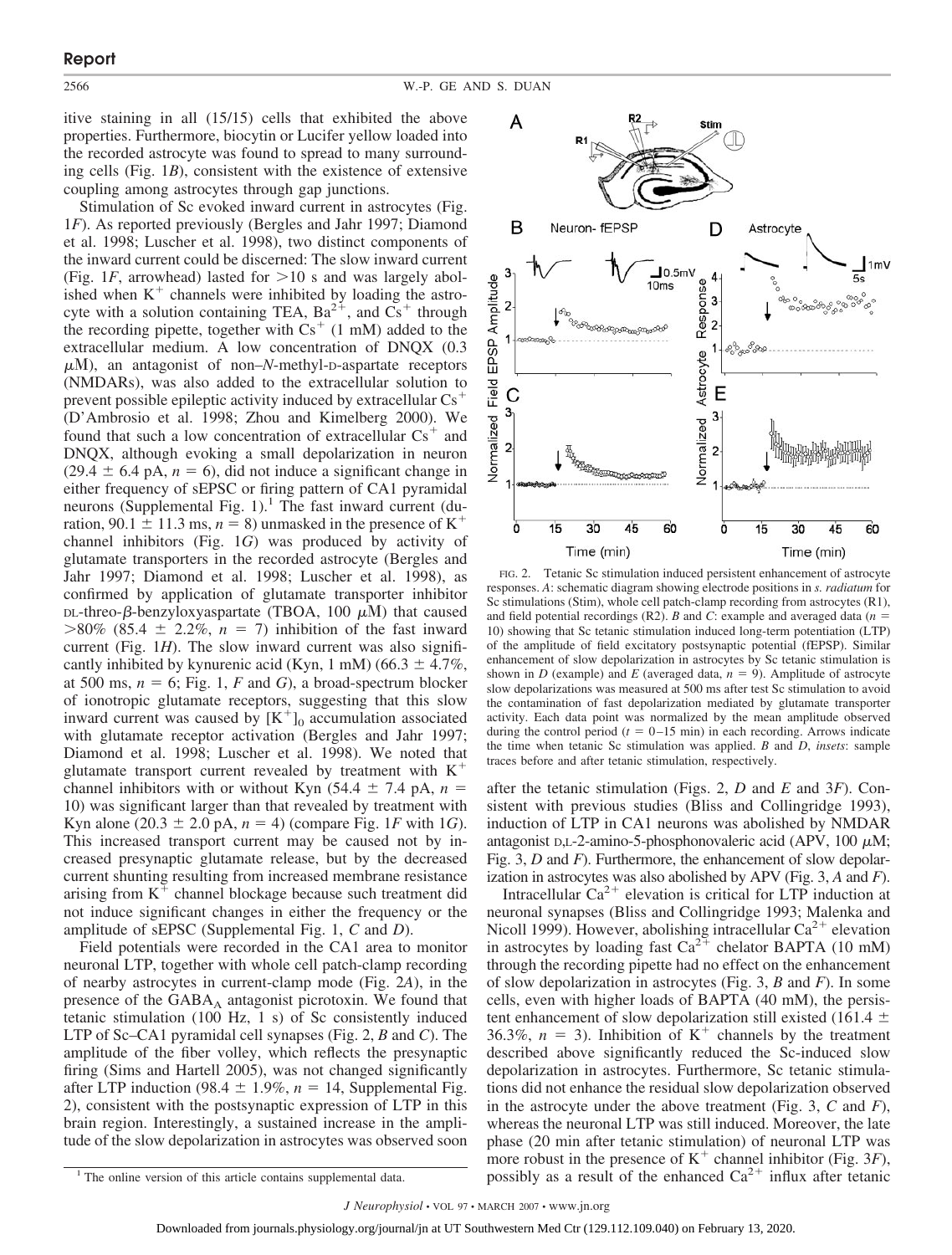



FIG. 3. Mechanisms underlying the persistent enhancement of astrocyte response induced by tetanic Sc stimulation. Both persistent enhancement of astrocyte slow depolarization (*A*) and LTP of neuronal fEPSP (*D*) induced by tetanic Sc stimulation were abolished by perfusion with *N*-methyl-D-aspartate receptor antagonist D,L-2-amino-5-phosphonovaleric acid (APV, 100  $\mu$ M). *B*: intracellular loading BAPTA (10 mM) in astrocytes did not inhibit the persistent enhancement of astrocyte slow depolarization. *C*: persistent enhancement of astrocyte slow depolarization was significantly inhibited by  $K^+$ channel blockers (see METHODS). *E*: application of  $Cs^+$  extracellularly as in *C* did not inhibit neuronal LTP. Data shown in *A*–*E* are averaged and normalized as in Fig. 2, *C* and *E*. Arrows indicate the time when tetanic Sc stimulation was applied. *F*: summary of percentage changes in the amplitude of fEPSP ("neuron–fEPSP") or astrocyte responses ("astrocyte") induced by tetanic Sc stimulation under control (Ctr) or various treatments. Averaged data from Sc-induced responses during 20–40 min after tetanic Sc stimulation as shown in *A*–*E* were compared with those before tetanic stimulation for each recording. Amplitude of the fast depolarization mediated by glutamate transporter activity (Transporter) was measured in the presence of  $K^+$  channel inhibitors, as indicated by the asterisk (\*) in Fig. 1*G*. Number associated with each column indicates number of cells in each group. \* indicates significant change of the response after tetanic Sc stimulation ( $P < 0.01$ ).

stimulation arising from inhibition of  $K^+$  channel–mediated membrane repolarization. Consistent with previous reports (Diamond et al. 1998; Luscher et al. 1998), the amplitude of the transporter activity-induced fast depolarization in astrocytes, unmasked by inhibition of  $K^+$  channels (Fig. 1*G*), did not change significantly after tetanus stimulation of Sc (Fig. 3*F*). Taken together, these results strongly support the notion that the potentiation of Sc-evoked astrocyte responses reflects an elevated accumulation of  $[K^+]_0$  associated with the enhanced neuronal synaptic response after LTP induction.

The membrane potential of astrocytes is sensitive to the change in  $[K^+]_0$ . To estimate the extent of  $[K^+]_0$  elevation induced by Sc stimulation, we examined the membrane potential changes in astrocytes induced by perfusion of extracellular solutions with different concentrations of  $[K^+]_0$ . We found that changing  $[K^+]_0$  from 2.5 mM (control) to 3, 5, and 10 mM induced averaged depolarization of 3.4  $\pm$  0.4 (*n* = 6), 12.0  $\pm$ 0.8 ( $n = 5$ ), and 24.5  $\pm$  0.4 mV ( $n = 4$ ), respectively, estimated from an averaged resting membrane potential of -87.26 mV (Fig. 4, *A* and *B*). A logarithmic relation between  $[K^+]$ <sub>0</sub> and astrocyte membrane potential can be established based on the equation:  $Y = -103.22 + 40.42 \times \lg X$ , where Y refers to membrane potential and X refers to  $[K^+]_0$  (Fig. 4*C*). Typically, an increase in the Sc-induced astrocyte depolarization from 1 mV before tetanic stimulation to 3 mV after LTP induction reflects an increase in Sc-induced  $[K^+]_0$  elevation from 5.1 to 17.9%, respectively (Fig. 4*C*), indicating that the extent of  $[K^+]_0$  elevation accompanying synaptic activity increases significantly after LTP induction.

### DISCUSSION

The slow inward current (slow depolarization) recorded in the astrocyte reflects an increase in  $[K^+]_0$  caused by Sc stimulation-induced neuronal activity. Consistent with this notion, Sc-induced slow inward current in astrocytes was largely abolished by treatment with  $K^+$  channel inhibitors (Fig. 1*G*). The result that Kyn also largely blocked the slow inward current (Fig. 1, *F* and *G*; see also Luscher et al. 1998) suggests that  $[K^+]_0$  elevation inducing the slow inward current/depolarization in astrocytes is mainly caused by activation of glutamate receptors after Sc stimulation.

Treatment of glutamate in cultured astrocytes induced an increased expression of glial glutamate transporter GLAST (Duan et al. 1999). Furthermore, glutamate transporter activity in Purkinje cells undergoes activity-dependent plasticity after LTP induction at cerebellar climbing fiber–Purkinje cell synapses (Shen and Linden 2005). However, Sc-tetanic stimulation failed to induce a change in the fast depolarizing responses in hippocampal astrocytes mediated by glial transport activity (Fig. 3*F*; see also Diamond et al. 1998; Luscher et al. 1998). Lack of change in the transporter current in glial cells after LTP induction has been taken as evidence for the postsynaptic



FIG. 4. Astrocyte depolarization induced by elevated extracellular K  $([K^+]_0)$ . *A*: example traces from an astrocyte in response to different  $[K^+]_0$ values from a control level of 2.5 mM  $[K^+]_0$ . *B*: summary of data as shown in *A*. Number associated with each column indicates number of cells recorded in each group. *C*: plot of astrocyte membrane potentials with different values of  $[K^+]$ <sub>0</sub> (log<sub>10</sub> scale) based on data shown in *B* with an averaged membrane potential of  $-87.26$  mV under the control  $[K^+]_0$  level (2.5 mM). Data are best fitted (line) with the equation  $Y = -103.22 + 40.42 \times \lg X$ , where Y is the membrane potential and X is  $[K^+]_0$ .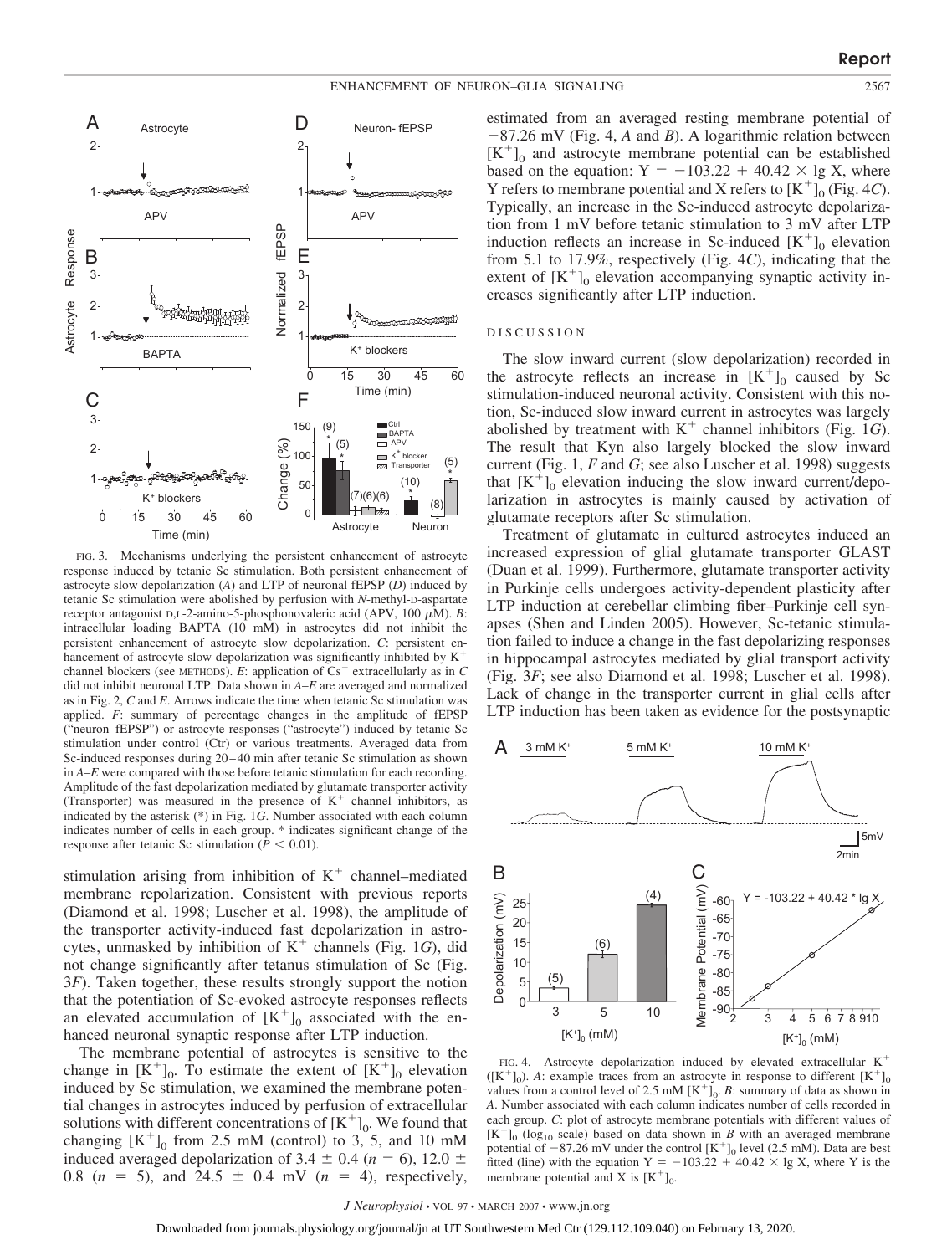expression of LTP (Diamond et al. 1998; Luscher et al. 1998). In the latter studies the AMPA receptor was blocked to isolate the glutamate transporter current in glial cells, a procedure that would prevent  $K^+$  accumulation caused by glutamate receptor activation (Fig. 1*F*), thus masking the increased glial response after LTP induction. On the other hand, a sustained increase in the glial fast inward current mediated by activation of AMPA receptors (Linden 1997) or glutamate transporter (Linden 1998) in glial cells has been attributed to the increased presynaptic glutamate release after LTP induction in cerebellar neurons. Our results showed that after the induction of CA1 hippocampal LTP, which is expressed postsynaptically (Diamond et al. 1998; Ge et al. 2006; Luscher et al. 1998; Nicoll 2003), the Sc-evoked slow depolarization in astrocytes was also increased, as a result of increased  $K<sup>+</sup>$  accumulation arising from potentiated neuronal synaptic transmission. This conclusion is supported by results that the potentiated astrocyte response persisted in astrocytes loaded with  $Ca^{2+}$  chelator BAPTA, but was blocked either by treatment with  $K^+$  channel inhibitors or by application of APV, an antagonist of NMDA receptors that prevented neuronal LTP (Fig. 3). Thus astrocytes may passively respond to neuronal LTP expressed either presynapticaly or postsynaptically. The "passive" property of sustained potentiation of depolarization in perisynaptic astrocytes after neuronal LTP induction is in contrast to that of the potentiation of Sc-induced EPSC in NG2 glial cells, where the  $Ca<sup>2+</sup>$ -permeable AMPA receptors at the postsynaptic NG2 glial cells play critical roles in both induction and expression of the "glial LTP" (Ge et al. 2006).

As a result of the abundant expression of inward rectifying  $K<sup>+</sup>$  channels, the membrane potential of astrocytes faithfully reflects  $K^+$  equilibrating potential and is very sensitive to the change of  $[K^+]_0$  (Orkand et al. 1966; Zhou and Kimelberg 2000). By measuring the amplitudes of astrocyte depolarizations in response to perfusion of different concentrations of  $[K^+]_0$ , we were able to obtain a logarithmic relation between  $[K^+]$ <sub>0</sub> and astrocyte membrane potential (Fig. 4*C*). Because of current shunting by extensive gap-junction coupling and low membrane resistance (resulting from abundant expression of  $K<sup>+</sup>$  channels) in astrocytes, the amplitude of depolarization induced at remote astrocyte processes near synapses will always be substantially underestimated by whole cell recording at astrocyte soma. Accordingly, the actual  $[K^+]_0$  elevation at the localized synaptic region induced by synaptic activity after LTP induction will be even much higher than we estimated. Glutamate transporters expressed in perisynaptic astrocytes are critical for clearing glutamate in the synaptic cleft and thus play a key role in controlling the strength and kinetics of synaptic activity (Bergles and Jahr 1997; Oliet et al. 2001). The efficiency of glial glutamate transporter will be reduced after LTP induction because of the decreased driving force for the transporter (Swanson and Duan 1999) caused by the increased  $K<sup>+</sup>$  accumulation and membrane depolarization. Reduction of glutamate clearance in the synaptic cleft will further enhance synaptic efficacy, although it is not clear how much the decreased efficiency of glial glutamate transporter contributes to the enhanced synaptic activity after LTP induction. Synaptic activity induces the release of signaling molecules from astrocytes, which in turn modulate neuronal activities (Fellin et al. 2005; Paucual et al. 2005; Zhang et al. 2003). In addition, astrocytes play a critical role in neuronal LTP induction by

secreting *D-serine* (Yang et al. 2003), a coagonist of NMDA receptors found only in astrocytes (Mothet et al. 2000). After LTP induction, neuronal activity may cause an increased depolarization and  $[Ca^{2+}]_i$  elevation in astrocytes, leading to enhanced release of signaling molecules from astrocytes and thus enhanced feedback modulation of the function and plasticity of neuronal synapses. Thus although the enhanced astrocyte depolarization after LTP induction reflects the "passive" response of astrocytes to increased synaptic activity, it may affect both the expression and the extent of neuronal LTP.

In summary, the activity-dependent plasticity of neuron–glia signaling reported here underscores the dynamics of neuron– glia interaction. The functions of neural circuits are intimately tied to that of glial cells embedding the circuits. Glial cells are now recognized to serve not only for long-term trophic support of neurons, but also for immediate feedback regulation of neuronal and synaptic properties (Araque et al. 2001; Fellin et al. 2005; Zhang et al. 2003). Our finding that neuron-evoked rapid glial responses undergo activity-induced changes immediately suggests the existence of plasticity in the feedback regulation of neural circuits by glial cells.

## ACKNOWLEDGMENTS

We thank M.-M. Poo for critical comments on the manuscript and H.-K. Wang, J.-B. Mao, and Z.-J. Zhang for technical assistance.

#### GRANTS

This work was supported by Major State Basic Research Program of China Grant G200077800 and National Natural Science Foundation of China Grant 30321002.

#### **REFERENCES**

- **Allen NJ, Barres BA.** Signaling between glia and neurons: focus on synaptic plasticity. *Curr Opin Neurobiol* 15: 542–548, 2005.
- **Araque A, Carmignoto G, Haydon PG.** Dynamic signaling between astrocytes and neurons. *Annu Rev Physiol* 63: 795–813, 2001.
- **Bergles DE, Jahr CE.** Synaptic activation of glutamate transporters in hippocampal astrocytes. *Neuron* 19: 1297–1308, 1997.
- **Bliss TV, Collingridge GL.** A synaptic model of memory: long-term potentiation in the hippocampus. *Nature* 361: 31–39, 1993.
- **D'Ambrosio R, Wenzel J, Schwartzkroin PA, McKhann GM 2nd, Janigro D.** Functional specialization and topographic segregation of hippocampal astrocytes. *J Neurosci* 18: 4425–4438, 1998.
- **Diamond JS, Bergles DE, Jahr CE.** Glutamate release monitored with astrocyte transporter currents during LTP. *Neuron* 21: 425–433, 1998.
- **Duan S, Anderson CM, Stein BA, Swanson RA.** Glutamate induces rapid upregulation of astrocyte glutamate transport and cell-surface expression of GLAST. *J Neurosci* 19: 10193–10200, 1999.
- **Fellin T, Pascual O, Gobbo S, Pozzan T, Haydon PG, Carmignoto G.** Neuronal synchrony mediated by astrocytic glutamate through activation of extrasynaptic NMDA receptors. *Neuron* 43: 729–743, 2004.
- **Ge WP, Yang XJ, Zhang Z, Wang HK, Shen W, Deng QD, Duan S.** Long-term potentiation of neuron–glia synapses mediated by  $Ca^{2+}$ -permeable AMPA receptors. *Science* 312: 1533–1537, 2006.
- **Grosche J, Matyash V, Moller T, Verkhratsky A, Reichenbach A, Kettenmann H.** Microdomains for neuron–glia interaction: parallel fiber signaling to Bergmann glial cells. *Nat Neurosci* 2: 139–143, 1999.
- Linden DJ. Long-term potentiation of glial synaptic currents in cerebellar culture. *Neuron* 18: 983–994, 1997.
- **Linden DJ.** Synaptically evoked glutamate transport currents may be used to detect the expression of long-term potentiation in cerebellar culture. *J Neurophysiol* 79: 3151–3156, 1998.
- **Luscher C, Malenka RC, Nicoll RA.** Monitoring glutamate release during LTP with glial transporter currents. *Neuron* 21: 435–441, 1998.
- **Malenka RC, Nicoll RA.** Long-term potentiation—a decade of progress? *Science* 285: 1870–1874, 1999.
- **Mothet JP, Parent AT, Wolosker H, Brady RO Jr, Linden DJ, Ferris CD, Rogawski MA, Snyder SH.** D-serine is an endogenous ligand for the